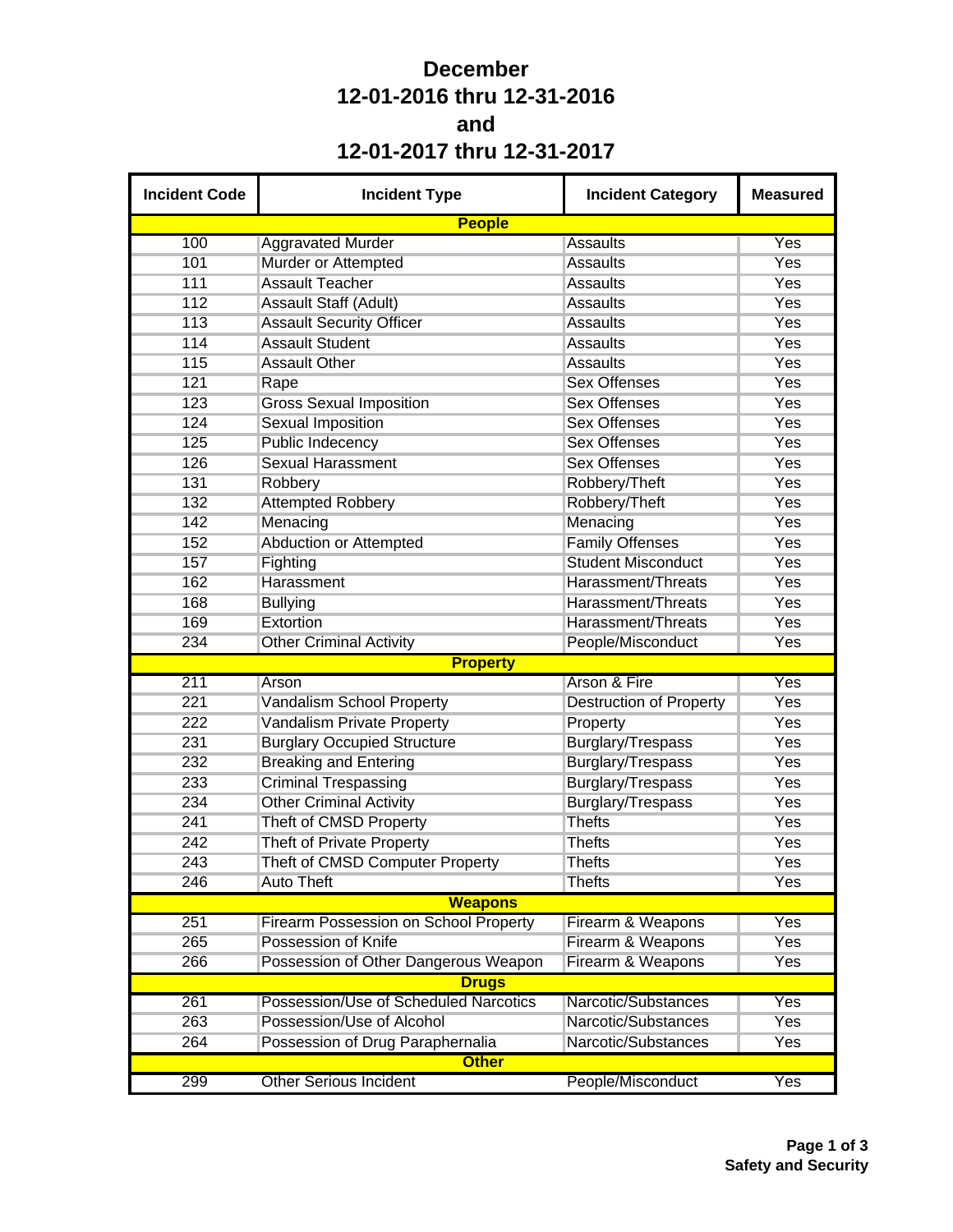## *Safety and Security Monthly Summary - December*

| <b>All Incidents</b> |
|----------------------|
| 38                   |
| 46                   |
| 21%                  |
|                      |

| <b>QUATTLEY - INCASULCU JULIOUS ILICIUCITIS</b> |        |          |         |       |       |
|-------------------------------------------------|--------|----------|---------|-------|-------|
|                                                 | People | Property | Weapons | sbnuc | Other |
| Dec 16-17                                       | 14     |          |         |       |       |
| Dec 17-18                                       | 26     |          | 6       | ႙     | 3     |



|           | <b>FIIUII JUIUUI</b> |           | rю                   |                     |
|-----------|----------------------|-----------|----------------------|---------------------|
|           | <b>All Incidents</b> |           | <b>All Incidents</b> |                     |
| Dec 16-17 | 38                   | Dec 16-17 | 75                   | Dec 16-17 (Monthly) |
| Dec 17-18 | 46                   | Dec 17-18 |                      | Dec 17-18 (Monthly) |
| Change    | <b>21%</b>           | Change    | -37%                 | Change              |
|           |                      |           |                      |                     |

## **Quantity - Measured Serious Incidents Quantity - Measured Serious Incidents Quantity - Measured Serious Incidents**

| ၯ<br>Φ<br>∽<br>ັ<br>န္ဖ<br>ᅙ<br>္တ<br>∼<br>◡<br>Ф<br>="<br>CD.<br>௨<br>ட<br>┙ |           | п<br>G)<br>ᅩ | ധ<br>∼<br><b>_</b> | ၯ<br>ಕ<br>Φ | m<br>ರಾ | ∽<br>Φ<br>≖ |                     | ഄ<br>$\overline{\phantom{1}}$<br>≖ | ∽<br>Φ<br>∸<br>ᄔ | .,<br>≌<br>w | <u>ဗိ</u> | Ф |
|-------------------------------------------------------------------------------|-----------|--------------|--------------------|-------------|---------|-------------|---------------------|------------------------------------|------------------|--------------|-----------|---|
| Dec 16-17<br>c<br>14 I                                                        | Dec 16-17 | 50           | 12 <sub>l</sub>    | 6           |         | 61          | Dec 16-17 (Monthly) | 64                                 | 23               | 13           | -51       |   |
| Dec 17-18<br>26<br>$\sim$<br>81<br>વ<br>ົ<br>ы<br>v                           | Dec 17-18 | 36           |                    | 3           |         |             | Dec 17-18 (Monthly) | 62                                 | ⇁                | 9            | 8         |   |



| <b>High School</b>       |           |                |                |       |       |           | K8                                           |                     |          |                |                |       | <b>Monthly Total</b>                         |        |          |         |                |       |  |  |
|--------------------------|-----------|----------------|----------------|-------|-------|-----------|----------------------------------------------|---------------------|----------|----------------|----------------|-------|----------------------------------------------|--------|----------|---------|----------------|-------|--|--|
| All Incidents            |           |                |                |       |       |           | <b>All Incidents</b>                         |                     |          |                |                |       | <b>All Incidents</b>                         |        |          |         |                |       |  |  |
|                          |           |                | 38             |       |       | Dec 16-17 |                                              |                     |          | 75             |                |       | Dec 16-17 (Monthly)                          |        |          | 113     |                |       |  |  |
| 46                       |           |                | Dec 17-18      |       | 47    |           |                                              | Dec 17-18 (Monthly) |          | 93             |                |       |                                              |        |          |         |                |       |  |  |
|                          |           |                | 21%            |       |       | Change    |                                              |                     |          | $-37%$         |                |       | Change                                       |        |          | $-18%$  |                |       |  |  |
| asured Serious Incidents |           |                |                |       |       |           | <b>Quantity - Measured Serious Incidents</b> |                     |          |                |                |       | <b>Quantity - Measured Serious Incidents</b> |        |          |         |                |       |  |  |
|                          | People    | Property       | Weapons        | Drugs | Other |           |                                              | People              | Property | Weapons        | Drugs          | Other |                                              | People | Property | Weapons | Drugs          | Other |  |  |
|                          | 14        | 11             | $\overline{7}$ | 4     | 2     | Dec 16-17 |                                              | 50                  | 12       | 6              |                | 6     | Dec 16-17 (Monthly)                          | 64     | 23       | 13      | 5 <sup>1</sup> | 8     |  |  |
|                          | <b>26</b> | 3 <sup>1</sup> | 6              | 8     |       | Dec 17-18 |                                              | 36                  | 4        | $\overline{3}$ | $\overline{0}$ |       | Dec 17-18 (Monthly)                          | 62     |          | 9       | 81             |       |  |  |